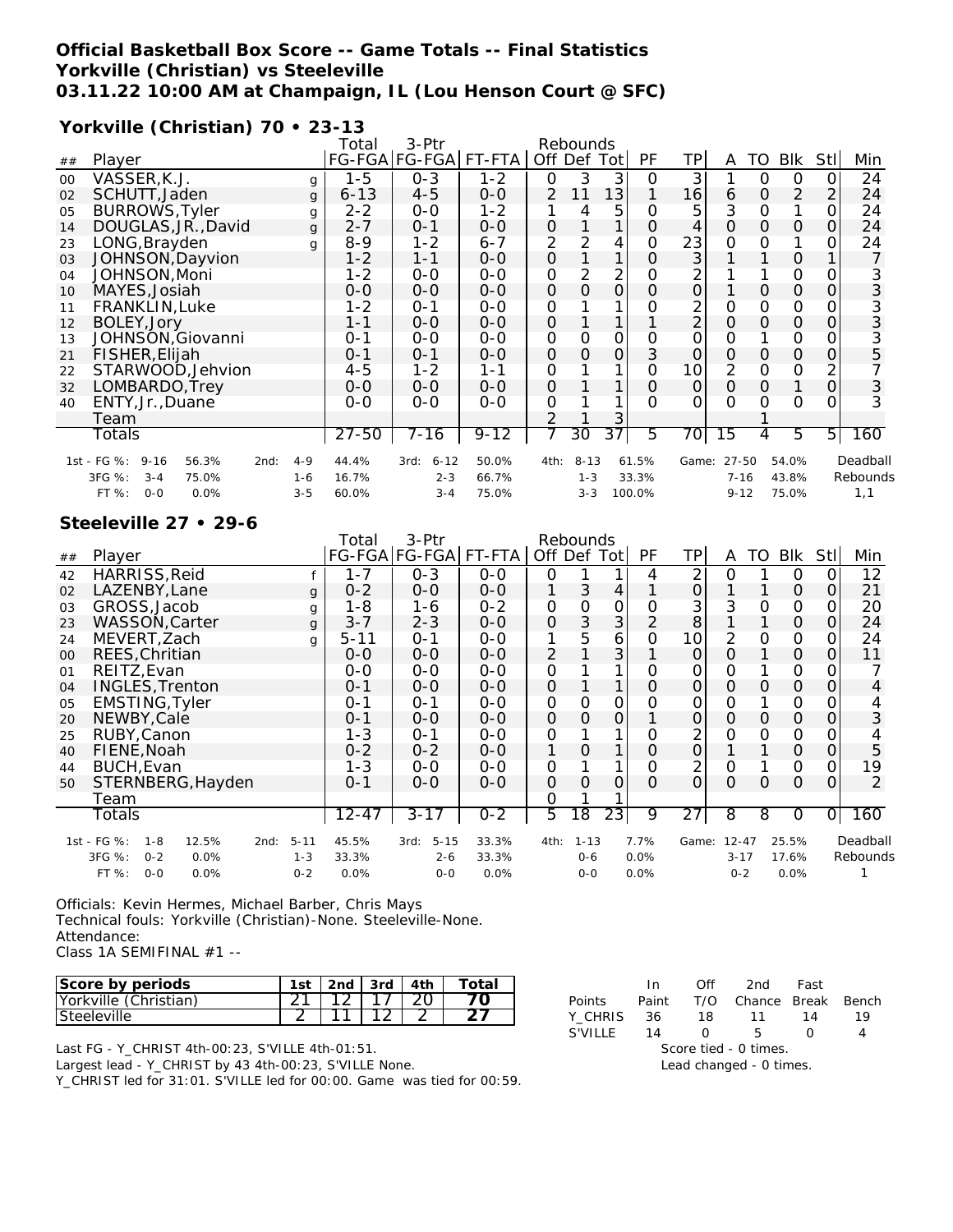### **Yorkville (Christian) vs Steeleville 03.11.22 10:00 AM at Champaign, IL (Lou Henson Court @ SFC) 1st PERIOD Play-by-Play (Page 1) Time Score Margi HOME/VISITOR**

|              |          |             | Time Score Margi HOME/VISITOR                                           |  |                       | Time Score Margi HOME/VISITOR |     |        |       |       |
|--------------|----------|-------------|-------------------------------------------------------------------------|--|-----------------------|-------------------------------|-----|--------|-------|-------|
| 07:4         |          |             | MISSED LAYUP by SCHUTT, Jaden                                           |  |                       |                               |     |        |       |       |
| 07:4         |          |             | REBOUND (OFF) by SCHUTT, Jaden                                          |  |                       | In                            | Off | 2nd    | Fast  |       |
| 07:4         |          |             | MISSED JUMPER by WASSON, Carter                                         |  | 1st period-only       | Paint                         | T/O | Chance | Break | Bench |
| 07:4         |          |             | REBOUND (DEF) by SCHUTT, Jaden                                          |  | Yorkville (Christian) | 10                            | 6   | 6      | 4     | 0     |
| 07:2         |          |             | MISSED JUMPER by JOHNSON, Dayvion                                       |  | Steeleville           | $\overline{2}$                | 0   | 0      | 0     | 0     |
| 07:2         |          |             | REBOUND (DEF) by REES, Chritian                                         |  |                       |                               |     |        |       |       |
| 07:1         |          |             | MISSED LAYUP by VASSER, K.J.                                            |  |                       |                               |     |        |       |       |
| 07:1         |          |             | REBOUND (DEF) by HARRISS, Reid                                          |  |                       |                               |     |        |       |       |
| 07:0         |          |             | MISSED LAYUP by LAZENBY, Lane                                           |  |                       |                               |     |        |       |       |
| 07:0         |          |             | REBOUND (DEF) by BURROWS, Tyler                                         |  |                       |                               |     |        |       |       |
| 07:0         | $0-3$    | $V_3$       | GOOD! 3 PTR by SCHUTT, Jaden                                            |  |                       |                               |     |        |       |       |
| 07:0         |          |             | <b>ASSIST by BURROWS Tyler</b>                                          |  |                       |                               |     |        |       |       |
| 06:3         |          |             | MISSED JUMPER by HARRISS, Reid                                          |  |                       |                               |     |        |       |       |
| 06:3         |          |             | REBOUND (DEF) by SCHUTT, Jaden                                          |  |                       |                               |     |        |       |       |
| 06:1         |          |             | MISSED JUMPER by DOUGLAS, JR., David                                    |  |                       |                               |     |        |       |       |
| 06:1         |          |             | REBOUND (DEF) by LAZENBY, Lane                                          |  |                       |                               |     |        |       |       |
| 05:4         | $2 - 3$  | V 1         | GOOD! LAYUP by WASSON, Carter [PNT]                                     |  |                       |                               |     |        |       |       |
| 05:4         |          |             | ASSIST by MEVERT, Zach                                                  |  |                       |                               |     |        |       |       |
| 05:2         | $2 - 6$  | V 4         | GOOD! 3 PTR by SCHUTT, Jaden                                            |  |                       |                               |     |        |       |       |
| 04:3         |          |             | TURNOVR by LAZENBY, Lane                                                |  |                       |                               |     |        |       |       |
| 04:2         |          |             | FOUL by WASSON, Carter (P1T1)                                           |  |                       |                               |     |        |       |       |
| 04:2         |          |             | MISSED JUMPER by SCHUTT, Jaden                                          |  |                       |                               |     |        |       |       |
| 04:2         |          |             | REBOUND (OFF) by BURROWS, Tyler                                         |  |                       |                               |     |        |       |       |
| 04:0         | $2 - 8$  | $V_6$       | GOOD! DUNK by SCHUTT, Jaden [PNT]                                       |  |                       |                               |     |        |       |       |
| 03:2         |          |             | MISSED 3 PTR by HARRISS, Reid                                           |  |                       |                               |     |        |       |       |
| 03:2         |          |             | REBOUND (DEF) by LONG, Brayden                                          |  |                       |                               |     |        |       |       |
| 03:1         | $2 - 11$ | V 9         |                                                                         |  |                       |                               |     |        |       |       |
| 02:5         |          |             | GOOD! 3 PTR by SCHUTT, Jaden                                            |  |                       |                               |     |        |       |       |
|              |          |             | MISSED JUMPER by HARRISS, Reid                                          |  |                       |                               |     |        |       |       |
| 02:5<br>02:5 |          | 2-13 V 11   | REBOUND (DEF) by VASSER, K.J.<br>GOOD! LAYUP by BURROWS, Tyler [FB/PNT] |  |                       |                               |     |        |       |       |
|              |          |             |                                                                         |  |                       |                               |     |        |       |       |
| 02:5         |          |             | TIMEOUT TEAM                                                            |  |                       |                               |     |        |       |       |
| 02:5         |          |             | SUB IN : BUCH, Evan                                                     |  |                       |                               |     |        |       |       |
| 02:5<br>02:3 |          |             | SUB OUT: MEVERT,Zach                                                    |  |                       |                               |     |        |       |       |
| 02:3         |          |             | MISSED LAYUP by WASSON, Carter                                          |  |                       |                               |     |        |       |       |
|              |          |             | BLOCK by SCHUTT, Jaden                                                  |  |                       |                               |     |        |       |       |
| 02:2         |          |             | REBOUND (DEF) by SCHUTT, Jaden                                          |  |                       |                               |     |        |       |       |
| 02:0         |          |             | MISSED 3 PTR by VASSER, K.J.                                            |  |                       |                               |     |        |       |       |
| 02:0         |          |             | REBOUND (OFF) by LONG, Brayden                                          |  |                       |                               |     |        |       |       |
| 02:0<br>01:3 |          | $2-15$ V 13 | GOOD! JUMPER by LONG, Brayden                                           |  |                       |                               |     |        |       |       |
|              |          |             | MISSED 3 PTR by HARRISS, Reid                                           |  |                       |                               |     |        |       |       |
| 01:3         |          |             | REBOUND (DEF) by (TEAM)<br>SUB IN: MEVERT, Zach                         |  |                       |                               |     |        |       |       |
| 01:2         |          |             |                                                                         |  |                       |                               |     |        |       |       |
| 01:2         |          |             | SUB OUT: WASSON, Carter                                                 |  |                       |                               |     |        |       |       |
| 01:0         |          |             | MISSED JUMPER by DOUGLAS, JR., David                                    |  |                       |                               |     |        |       |       |
| 01:0         |          |             | REBOUND (OFF) by LONG, Brayden                                          |  |                       |                               |     |        |       |       |
| 01:0         | $2 - 17$ | V 15        | GOOD! LAYUP by LONG, Brayden [PNT]                                      |  |                       |                               |     |        |       |       |
| 00:4         |          |             | <b>TURNOVR by HARRISS, Reid</b>                                         |  |                       |                               |     |        |       |       |
| 00:3         |          |             | STEAL by SCHUTT, Jaden                                                  |  |                       |                               |     |        |       |       |
| 00:3         |          |             | SUB IN: REITZ, Evan                                                     |  |                       |                               |     |        |       |       |
| 00:3         |          |             | SUB IN: REES, Chritian                                                  |  |                       |                               |     |        |       |       |
| 00:3         |          |             | SUB OUT: LAZENBY, Lane                                                  |  |                       |                               |     |        |       |       |
| 00:3         |          |             | SUB OUT: GROSS, Jacob                                                   |  |                       |                               |     |        |       |       |
| 00:3         |          | 2-19 V 17   | GOOD! LAYUP by LONG, Brayden [PNT]                                      |  |                       |                               |     |        |       |       |
| 00:2         |          |             | ASSIST by BURROWS, Tyler                                                |  |                       |                               |     |        |       |       |
| 00:1         |          |             | TURNOVR by REES, Chritian                                               |  |                       |                               |     |        |       |       |
| 00:1         |          |             | STEAL by SCHUTT, Jaden                                                  |  |                       |                               |     |        |       |       |
| 00:0         |          | 2-21 V 19   | GOOD! DUNK by SCHUTT, Jaden [FB/PNT]                                    |  |                       |                               |     |        |       |       |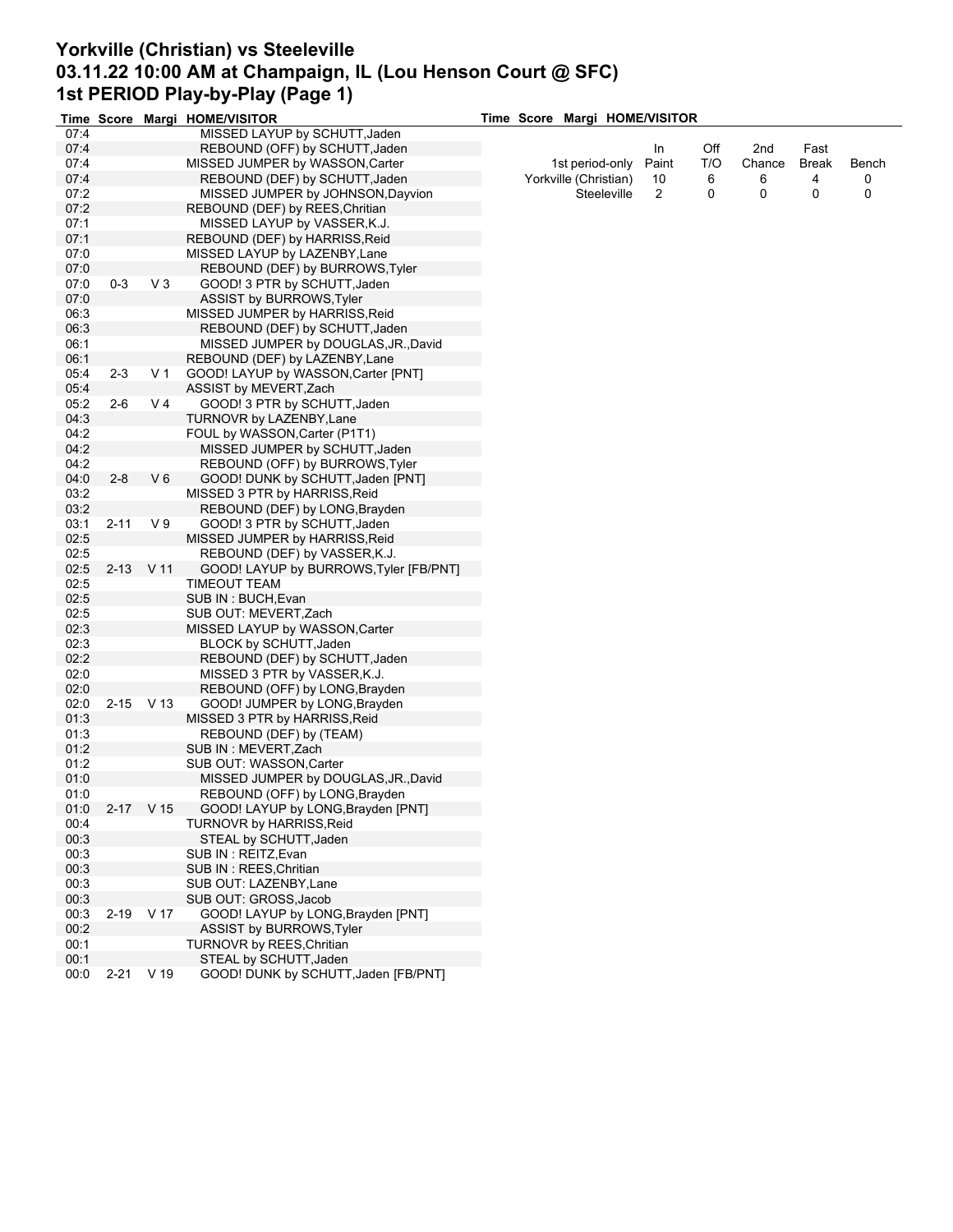# **Yorkville (Christian) vs Steeleville 03.11.22 10:00 AM at Champaign, IL (Lou Henson Court @ SFC) 2nd PERIOD Play-by-Play (Page 1)**

|      |            |           | Time Score Margi HOME/VISITOR                                  |      | Time Score      |                       | Margi HOME/VISITOR |       |                   |                                     |                |       |
|------|------------|-----------|----------------------------------------------------------------|------|-----------------|-----------------------|--------------------|-------|-------------------|-------------------------------------|----------------|-------|
| 08:0 |            |           | SUB IN: FISHER, Elijah                                         | 02:1 | 11-31           | V <sub>20</sub>       |                    |       |                   | GOOD! LAYUP by LONG, Brayden [PNT]  |                |       |
| 08:0 |            |           | SUB IN: JOHNSON, Dayvion                                       | 02:1 |                 |                       |                    |       |                   | FOUL by HARRISS, Reid (P1T3)        |                |       |
| 08:0 |            |           | SUB IN: STARWOOD, Jehvion                                      |      | 02:1 11-32 V 21 |                       |                    |       |                   | GOOD! FT SHOT by LONG, Brayden      |                |       |
| 08:0 |            |           | SUB OUT: LONG, Brayden                                         | 01:4 |                 |                       |                    |       |                   | MISSED JUMPER by MEVERT, Zach       |                |       |
| 08:0 |            |           | SUB OUT: DOUGLAS, JR., David                                   | 01:4 |                 |                       |                    |       |                   | REBOUND (DEF) by SCHUTT, Jaden      |                |       |
| 08:0 |            |           | SUB OUT: BURROWS, Tyler                                        | 01:2 |                 |                       |                    |       | TURNOVR by (TEAM) |                                     |                |       |
| 07:4 |            |           | FOUL by FISHER, Elijah (P1T1)                                  | 00:5 |                 |                       |                    |       |                   | MISSED JUMPER by HARRISS, Reid      |                |       |
| 07:3 |            |           | FOUL by SCHUTT, Jaden (P1T2)                                   | 00:5 |                 |                       |                    |       |                   | REBOUND (DEF) by SCHUTT, Jaden      |                |       |
| 07:3 | $4 - 21$   | V 17      | GOOD! JUMPER by HARRISS, Reid [PNT]                            | 00:4 |                 |                       |                    |       |                   | MISSED 3 PTR by DOUGLAS, JR., David |                |       |
| 07:3 |            |           | ASSIST by MEVERT, Zach                                         | 00:4 |                 |                       |                    |       |                   | REBOUND (DEF) by MEVERT, Zach       |                |       |
| 07:1 |            |           | TURNOVR by JOHNSON, Dayvion                                    | 00:2 |                 |                       |                    |       |                   | MISSED 3 PTR by MEVERT, Zach        |                |       |
| 07:0 |            |           | MISSED LAYUP by MEVERT, Zach                                   | 00:2 |                 |                       |                    |       |                   | REBOUND (OFF) by MEVERT, Zach       |                |       |
| 07:0 |            |           | REBOUND (DEF) by SCHUTT, Jaden                                 |      | 00:2 13-32 V 19 |                       |                    |       |                   | GOOD! LAYUP by MEVERT, Zach [PNT]   |                |       |
| 07:0 |            |           | MISSED 3 PTR by STARWOOD, Jehvion                              | 00:1 |                 |                       |                    |       |                   | FOUL by HARRISS, Reid (P2T4)        |                |       |
| 07:0 |            |           | REBOUND (DEF) by LAZENBY, Lane                                 | 00:1 |                 | 13-33 V 20            |                    |       |                   | GOOD! FT SHOT by LONG, Brayden      |                |       |
| 06:4 |            |           | MISSED JUMPER by MEVERT, Zach                                  | 00:1 |                 |                       |                    |       |                   | MISSED FT SHOT by LONG, Brayden     |                |       |
| 06:4 |            |           | BLOCK by SCHUTT, Jaden                                         | 00:1 |                 |                       |                    |       |                   | REBOUND (DEF) by WASSON, Carter     |                |       |
| 06:3 |            |           | REBOUND (DEF) by SCHUTT, Jaden                                 | 00:0 |                 |                       |                    |       |                   | MISSED 3 PTR by GROSS, Jacob        |                |       |
| 06:3 |            |           | MISSED 3 PTR by VASSER, K.J.                                   | 00:0 |                 |                       |                    |       |                   | REBOUND (DEF) by (DEADBALL)         |                |       |
| 06:3 |            |           | REBOUND (OFF) by (TEAM)                                        |      |                 |                       |                    |       |                   |                                     |                |       |
| 06:2 |            |           | SUB IN : BUCH, Evan                                            |      |                 |                       |                    | In    | Off               | 2nd                                 | Fast           |       |
| 06:2 |            |           | SUB OUT: MEVERT, Zach                                          |      |                 | 2nd period-only       |                    | Paint | T/O               | Chance                              | Break          | Bench |
| 06:2 |            | 4-24 V 20 | GOOD! 3 PTR by STARWOOD, Jehvion                               |      |                 | Yorkville (Christian) |                    | 6     | 5                 | 3                                   | $\overline{2}$ | 3     |
| 06:2 |            |           | ASSIST by VASSER, K.J.                                         |      |                 |                       | Steeleville        | 6     | 0                 | 2                                   | 0              | 0     |
| 06:0 |            |           | TURNOVR by WASSON, Carter                                      |      |                 |                       |                    |       |                   |                                     |                |       |
| 06:0 |            |           | STEAL by STARWOOD, Jehvion                                     |      |                 |                       |                    |       |                   |                                     |                |       |
| 06:0 | 4-26       | V 22      | GOOD! LAYUP by VASSER, K.J. [FB/PNT]                           |      |                 |                       |                    |       |                   |                                     |                |       |
| 06:0 |            |           | ASSIST by STARWOOD, Jehvion                                    |      |                 |                       |                    |       |                   |                                     |                |       |
| 05:4 |            |           | FOUL by FISHER, Elijah (P2T3)                                  |      |                 |                       |                    |       |                   |                                     |                |       |
| 05:4 |            |           | MISSED FT SHOT by GROSS, Jacob                                 |      |                 |                       |                    |       |                   |                                     |                |       |
| 05:4 |            |           | REBOUND (OFF) by (DEADBALL)                                    |      |                 |                       |                    |       |                   |                                     |                |       |
| 05:4 |            |           | MISSED FT SHOT by GROSS, Jacob                                 |      |                 |                       |                    |       |                   |                                     |                |       |
| 05:4 |            |           | REBOUND (DEF) by BURROWS, Tyler                                |      |                 |                       |                    |       |                   |                                     |                |       |
| 05:4 |            |           | SUB IN: DOUGLAS, JR., David                                    |      |                 |                       |                    |       |                   |                                     |                |       |
| 05:4 |            |           | SUB IN: BURROWS, Tyler                                         |      |                 |                       |                    |       |                   |                                     |                |       |
| 05:4 |            |           | SUB IN: LONG, Brayden                                          |      |                 |                       |                    |       |                   |                                     |                |       |
| 05:4 |            |           | SUB OUT: SCHUTT, Jaden                                         |      |                 |                       |                    |       |                   |                                     |                |       |
| 05:4 |            |           | SUB OUT: FISHER, Elijah                                        |      |                 |                       |                    |       |                   |                                     |                |       |
| 05:4 |            |           | SUB OUT: VASSER,K.J.                                           |      |                 |                       |                    |       |                   |                                     |                |       |
| 05:4 |            |           | SUB IN: MEVERT, Zach                                           |      |                 |                       |                    |       |                   |                                     |                |       |
| 05:4 |            |           | SUB OUT: HARRISS, Reid                                         |      |                 |                       |                    |       |                   |                                     |                |       |
| 05:3 |            |           | MISSED 3 PTR by LONG, Brayden                                  |      |                 |                       |                    |       |                   |                                     |                |       |
| 05:3 |            |           | REBOUND (DEF) by MEVERT, Zach                                  |      |                 |                       |                    |       |                   |                                     |                |       |
| 04:5 | 7-26       | V 19      | GOOD! 3 PTR by WASSON, Carter                                  |      |                 |                       |                    |       |                   |                                     |                |       |
| 04:5 |            |           | ASSIST by GROSS, Jacob                                         |      |                 |                       |                    |       |                   |                                     |                |       |
| 04:1 |            |           | FOUL by WASSON, Carter (P2T2)                                  |      |                 |                       |                    |       |                   |                                     |                |       |
| 04:1 |            |           | MISSED FT SHOT by BURROWS, Tyler                               |      |                 |                       |                    |       |                   |                                     |                |       |
| 04:1 |            |           |                                                                |      |                 |                       |                    |       |                   |                                     |                |       |
| 04:1 |            | 7-27 V 20 | REBOUND (OFF) by (DEADBALL)<br>GOOD! FT SHOT by BURROWS, Tyler |      |                 |                       |                    |       |                   |                                     |                |       |
| 04:1 |            |           | SUB IN: SCHUTT, Jaden                                          |      |                 |                       |                    |       |                   |                                     |                |       |
| 04:1 |            |           | SUB IN : VASSER K.J.                                           |      |                 |                       |                    |       |                   |                                     |                |       |
| 04:1 |            |           | SUB OUT: JOHNSON, Dayvion                                      |      |                 |                       |                    |       |                   |                                     |                |       |
| 04:1 |            |           | SUB OUT: STARWOOD, Jehvion                                     |      |                 |                       |                    |       |                   |                                     |                |       |
| 04:1 |            |           | SUB IN: REES, Chritian                                         |      |                 |                       |                    |       |                   |                                     |                |       |
| 04:1 |            |           | SUB OUT: GROSS, Jacob                                          |      |                 |                       |                    |       |                   |                                     |                |       |
|      |            |           |                                                                |      |                 |                       |                    |       |                   |                                     |                |       |
| 04:0 | $9-27$     | V 18      | GOOD! JUMPER by MEVERT, Zach                                   |      |                 |                       |                    |       |                   |                                     |                |       |
| 03:4 |            |           | TIMEOUT media                                                  |      |                 |                       |                    |       |                   |                                     |                |       |
| 03:4 |            |           | SUB IN: REITZ, Evan                                            |      |                 |                       |                    |       |                   |                                     |                |       |
| 03:4 |            |           | SUB OUT: LAZENBY, Lane                                         |      |                 |                       |                    |       |                   |                                     |                |       |
| 03:3 |            |           | MISSED 3 PTR by SCHUTT, Jaden                                  |      |                 |                       |                    |       |                   |                                     |                |       |
| 03:3 |            |           | REBOUND (DEF) by REITZ, Evan                                   |      |                 |                       |                    |       |                   |                                     |                |       |
| 03:1 | 11-27 V 16 |           | GOOD! LAYUP by MEVERT, Zach [PNT]                              |      |                 |                       |                    |       |                   |                                     |                |       |
| 02:5 | 11-29 V 18 |           | GOOD! LAYUP by DOUGLAS, JR., David [PNT]                       |      |                 |                       |                    |       |                   |                                     |                |       |
| 02:5 |            |           | ASSIST by SCHUTT, Jaden                                        |      |                 |                       |                    |       |                   |                                     |                |       |
| 02:2 |            |           | TURNOVR by REITZ, Evan                                         |      |                 |                       |                    |       |                   |                                     |                |       |
| 02:2 |            |           | SUB IN: JOHNSON, Dayvion                                       |      |                 |                       |                    |       |                   |                                     |                |       |
| 02:2 |            |           | SUB OUT: DOUGLAS, JR., David                                   |      |                 |                       |                    |       |                   |                                     |                |       |
| 02:2 |            |           | SUB OUT: BURROWS, Tyler                                        |      |                 |                       |                    |       |                   |                                     |                |       |
| 02:2 |            |           | SUB OUT: VASSER,K.J.                                           |      |                 |                       |                    |       |                   |                                     |                |       |
| 02:1 |            |           | SUB IN: BURROWS, Tyler                                         |      |                 |                       |                    |       |                   |                                     |                |       |
| 02:1 |            |           | SUB IN : VASSER, K.J.                                          |      |                 |                       |                    |       |                   |                                     |                |       |
| 02:1 |            |           | SUB IN : DOUGLAS, JR., David                                   |      |                 |                       |                    |       |                   |                                     |                |       |
| 02:1 |            |           | SUB OUT: JOHNSON, Dayvion                                      |      |                 |                       |                    |       |                   |                                     |                |       |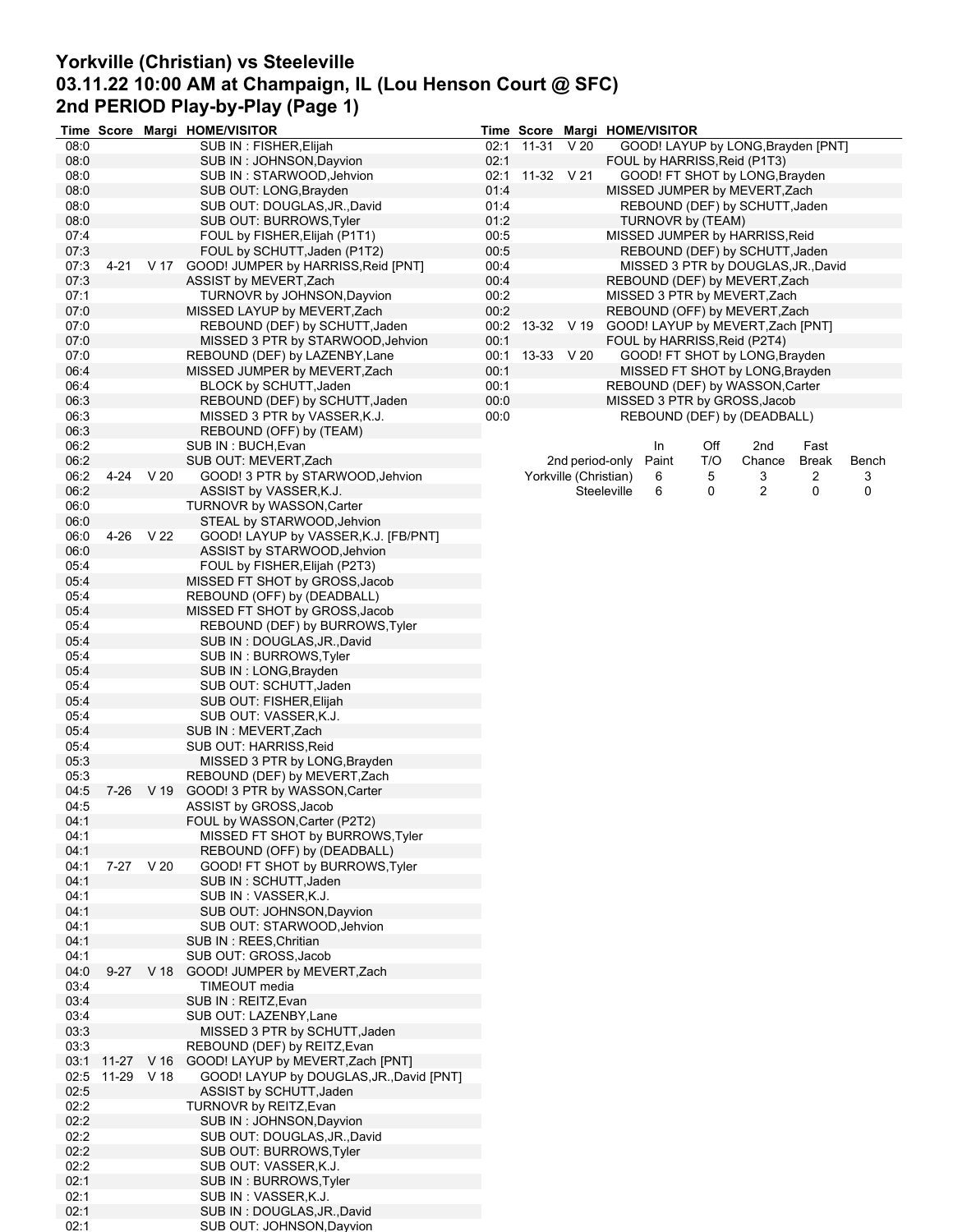# **Yorkville (Christian) vs Steeleville 03.11.22 10:00 AM at Champaign, IL (Lou Henson Court @ SFC) 3rd PERIOD Play-by-Play (Page 1)**

|      |                     |            | Time Score Margi HOME/VISITOR              |      | Time Score |                       |             | Margi HOME/VISITOR      |     |                                |              |       |
|------|---------------------|------------|--------------------------------------------|------|------------|-----------------------|-------------|-------------------------|-----|--------------------------------|--------------|-------|
| 07:4 |                     |            | FOUL by HARRISS, Reid (P3T1)               | 00:0 |            |                       |             |                         |     | REBOUND (DEF) by SCHUTT, Jaden |              |       |
|      | 07:4 13-34 V 21     |            | GOOD! FT SHOT by LONG, Brayden             | 00:0 |            |                       |             | SUB IN: HARRISS, Reid   |     |                                |              |       |
| 07:4 | 13-35 V 22          |            | GOOD! FT SHOT by LONG, Brayden             | 00:0 |            |                       |             | SUB IN : LAZENBY, Lane  |     |                                |              |       |
| 07:4 |                     |            | SUB IN: BUCH, Evan                         | 00:0 |            |                       |             | SUB OUT: BUCH, Evan     |     |                                |              |       |
| 07:4 |                     |            | SUB OUT: HARRISS, Reid                     | 00:0 |            |                       |             | SUB OUT: WASSON, Carter |     |                                |              |       |
| 07:0 |                     | 15-35 V 20 | GOOD! JUMPER by MEVERT, Zach               |      |            |                       |             |                         |     |                                |              |       |
| 06:5 |                     |            | ASSIST by LAZENBY, Lane                    |      |            |                       |             | In                      | Off | 2nd                            | Fast         |       |
|      | 06:3 15-38 V 23     |            | GOOD! 3 PTR by LONG, Brayden               |      |            | 3rd period-only       |             | Paint                   | T/O | Chance                         | <b>Break</b> | Bench |
| 06:3 |                     |            | ASSIST by SCHUTT, Jaden                    |      |            | Yorkville (Christian) |             | 8                       | 2   | 0                              | 2            | 0     |
| 06:2 |                     |            | TURNOVR by BUCH, Evan                      |      |            |                       | Steeleville | 4                       | 0   | 3                              | 0            | 2     |
| 06:0 | 15-40 V 25          |            | GOOD! LAYUP by LONG, Brayden [PNT]         |      |            |                       |             |                         |     |                                |              |       |
|      |                     |            | MISSED 3 PTR by GROSS, Jacob               |      |            |                       |             |                         |     |                                |              |       |
| 05:4 |                     |            |                                            |      |            |                       |             |                         |     |                                |              |       |
| 05:4 |                     |            | REBOUND (DEF) by SCHUTT, Jaden             |      |            |                       |             |                         |     |                                |              |       |
| 05.3 |                     |            | MISSED LAYUP by SCHUTT, Jaden              |      |            |                       |             |                         |     |                                |              |       |
| 05:3 |                     |            | REBOUND (DEF) by LAZENBY, Lane             |      |            |                       |             |                         |     |                                |              |       |
| 05:3 |                     |            | MISSED LAYUP by GROSS, Jacob               |      |            |                       |             |                         |     |                                |              |       |
| 05:3 |                     |            | REBOUND (DEF) by LONG, Brayden             |      |            |                       |             |                         |     |                                |              |       |
| 05:2 | 15-42 V 27          |            | GOOD! LAYUP by BURROWS, Tyler [FB/PNT]     |      |            |                       |             |                         |     |                                |              |       |
| 05:2 |                     |            | ASSIST by SCHUTT, Jaden                    |      |            |                       |             |                         |     |                                |              |       |
| 05:0 |                     |            | MISSED LAYUP by GROSS, Jacob               |      |            |                       |             |                         |     |                                |              |       |
| 05:0 |                     |            | REBOUND (DEF) by SCHUTT, Jaden             |      |            |                       |             |                         |     |                                |              |       |
| 04:3 | 15-44 V 29          |            | GOOD! LAYUP by DOUGLAS, JR., David [PNT]   |      |            |                       |             |                         |     |                                |              |       |
| 04:3 |                     |            | ASSIST by SCHUTT, Jaden                    |      |            |                       |             |                         |     |                                |              |       |
| 04:1 |                     |            | MISSED 3 PTR by GROSS, Jacob               |      |            |                       |             |                         |     |                                |              |       |
| 04:1 |                     |            | REBOUND (DEF) by BURROWS, Tyler            |      |            |                       |             |                         |     |                                |              |       |
| 04:0 |                     |            | MISSED 3 PTR by VASSER, K.J.               |      |            |                       |             |                         |     |                                |              |       |
| 04:0 |                     |            | REBOUND (DEF) by MEVERT, Zach              |      |            |                       |             |                         |     |                                |              |       |
| 03:5 |                     |            | 18-44 V 26 GOOD! 3 PTR by WASSON, Carter   |      |            |                       |             |                         |     |                                |              |       |
|      |                     |            |                                            |      |            |                       |             |                         |     |                                |              |       |
| 03:5 |                     |            | ASSIST by GROSS, Jacob                     |      |            |                       |             |                         |     |                                |              |       |
| 03:3 |                     |            | MISSED LAYUP by DOUGLAS, JR., David        |      |            |                       |             |                         |     |                                |              |       |
| 03:3 |                     |            | REBOUND (DEF) by BUCH, Evan                |      |            |                       |             |                         |     |                                |              |       |
| 03:0 |                     |            | 20-44 V 24 GOOD! LAYUP by BUCH, Evan [PNT] |      |            |                       |             |                         |     |                                |              |       |
| 03:0 |                     |            | ASSIST by GROSS, Jacob                     |      |            |                       |             |                         |     |                                |              |       |
| 02:3 |                     |            | FOUL by LAZENBY, Lane (P1T2)               |      |            |                       |             |                         |     |                                |              |       |
| 02:3 |                     |            | TIMEOUT media                              |      |            |                       |             |                         |     |                                |              |       |
| 02:3 | 20-45 V 25          |            | GOOD! FT SHOT by VASSER, K.J.              |      |            |                       |             |                         |     |                                |              |       |
| 02:3 |                     |            | MISSED FT SHOT by VASSER, K.J.             |      |            |                       |             |                         |     |                                |              |       |
| 02:3 |                     |            | REBOUND (DEF) by WASSON, Carter            |      |            |                       |             |                         |     |                                |              |       |
| 02:3 |                     |            | SUB IN: REES, Chritian                     |      |            |                       |             |                         |     |                                |              |       |
| 02:3 |                     |            | SUB OUT: GROSS, Jacob                      |      |            |                       |             |                         |     |                                |              |       |
| 02:1 |                     |            | MISSED LAYUP by MEVERT, Zach               |      |            |                       |             |                         |     |                                |              |       |
| 02:1 |                     |            | REBOUND (DEF) by SCHUTT, Jaden             |      |            |                       |             |                         |     |                                |              |       |
| 02:0 | 20-48               | V 28       | GOOD! 3 PTR by SCHUTT, Jaden               |      |            |                       |             |                         |     |                                |              |       |
| 02:0 |                     |            | ASSIST by BURROWS, Tyler                   |      |            |                       |             |                         |     |                                |              |       |
|      | $01:4$ 22-48 $V$ 26 |            | GOOD! LAYUP by MEVERT, Zach [PNT]          |      |            |                       |             |                         |     |                                |              |       |
|      | 01:2 22-50 V 28     |            | GOOD! LAYUP by LONG, Brayden [PNT]         |      |            |                       |             |                         |     |                                |              |       |
| 01:2 |                     |            | ASSIST by SCHUTT, Jaden                    |      |            |                       |             |                         |     |                                |              |       |
| 00:5 |                     |            | MISSED 3 PTR by WASSON, Carter             |      |            |                       |             |                         |     |                                |              |       |
| 00:5 |                     |            | REBOUND (DEF) by BURROWS, Tyler            |      |            |                       |             |                         |     |                                |              |       |
| 00:5 |                     |            | FOUL by REES, Chritian (P1T3)              |      |            |                       |             |                         |     |                                |              |       |
| 00:5 |                     |            | SUB IN: GROSS, Jacob                       |      |            |                       |             |                         |     |                                |              |       |
| 00:5 |                     |            | SUB OUT: LAZENBY, Lane                     |      |            |                       |             |                         |     |                                |              |       |
|      |                     |            |                                            |      |            |                       |             |                         |     |                                |              |       |
| 00:4 |                     |            | MISSED JUMPER by SCHUTT, Jaden             |      |            |                       |             |                         |     |                                |              |       |
| 00:4 |                     |            | REBOUND (DEF) by MEVERT, Zach              |      |            |                       |             |                         |     |                                |              |       |
| 00:3 |                     |            | MISSED LAYUP by BUCH, Evan                 |      |            |                       |             |                         |     |                                |              |       |
| 00:3 |                     |            | <b>BLOCK by BURROWS, Tyler</b>             |      |            |                       |             |                         |     |                                |              |       |
| 00:2 |                     |            | REBOUND (DEF) by DOUGLAS, JR., David       |      |            |                       |             |                         |     |                                |              |       |
| 00:2 |                     |            | MISSED LAYUP by SCHUTT, Jaden              |      |            |                       |             |                         |     |                                |              |       |
| 00:2 |                     |            | REBOUND (OFF) by SCHUTT, Jaden             |      |            |                       |             |                         |     |                                |              |       |
| 00:2 |                     |            | MISSED LAYUP by SCHUTT, Jaden              |      |            |                       |             |                         |     |                                |              |       |
| 00:2 |                     |            | REBOUND (DEF) by MEVERT, Zach              |      |            |                       |             |                         |     |                                |              |       |
| 00:1 |                     |            | MISSED 3 PTR by GROSS, Jacob               |      |            |                       |             |                         |     |                                |              |       |
| 00:1 |                     |            | REBOUND (OFF) by REES, Chritian            |      |            |                       |             |                         |     |                                |              |       |
| 00:0 | 25-50               | V 25       | GOOD! 3 PTR by GROSS, Jacob                |      |            |                       |             |                         |     |                                |              |       |
| 00:0 |                     |            | ASSIST by WASSON, Carter                   |      |            |                       |             |                         |     |                                |              |       |
| 00:0 |                     |            | MISSED JUMPER by MEVERT, Zach              |      |            |                       |             |                         |     |                                |              |       |
| 00:0 |                     |            | REBOUND (OFF) by LAZENBY, Lane             |      |            |                       |             |                         |     |                                |              |       |
| 00:0 |                     |            | MISSED JUMPER by LAZENBY, Lane             |      |            |                       |             |                         |     |                                |              |       |
| 00:0 |                     |            | BLOCK by LONG, Brayden                     |      |            |                       |             |                         |     |                                |              |       |